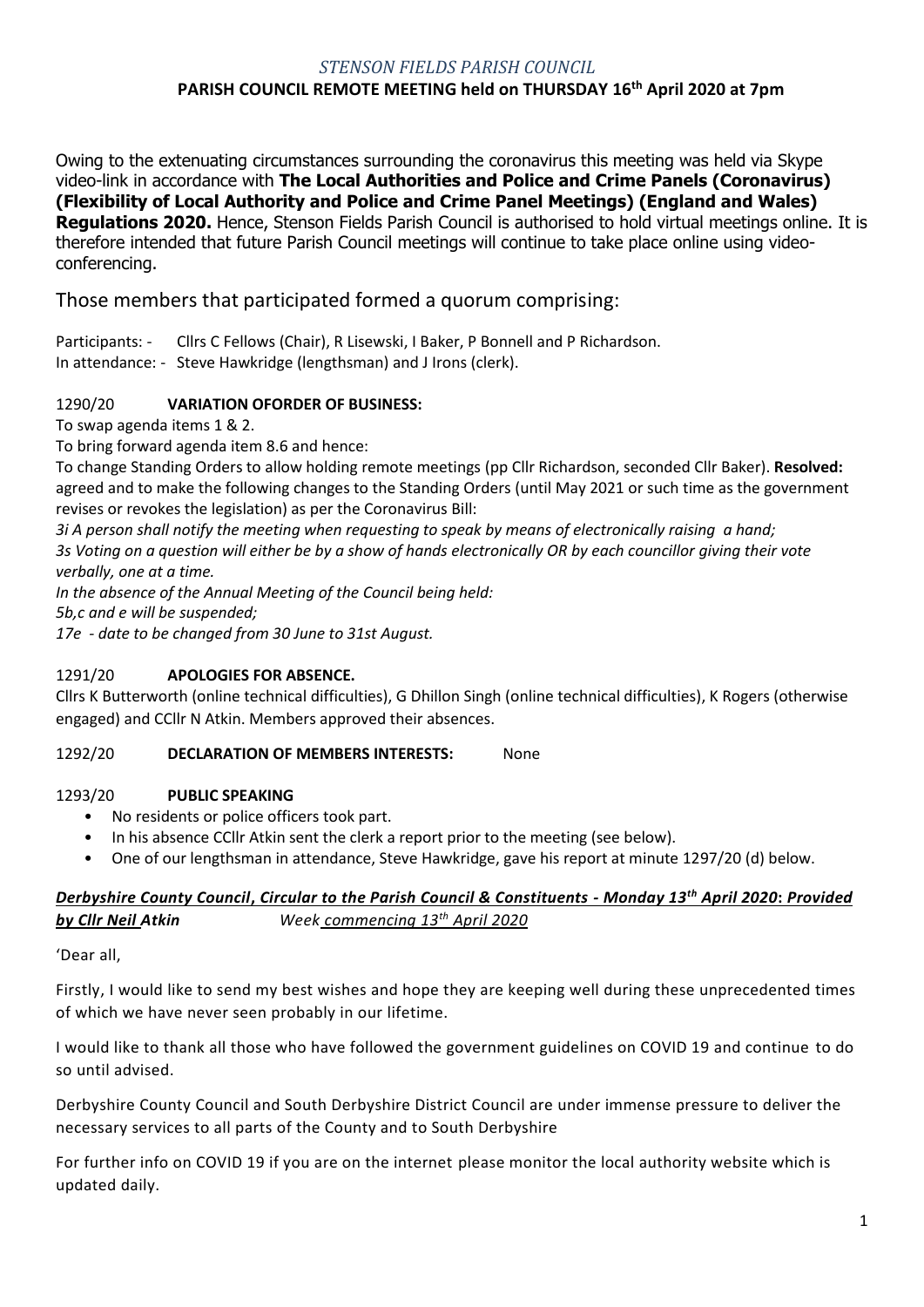*Business & retail services* There should now be a wealth of information on both local authority website to help business and retail firms. I do encourage you to look at both before applying for any rebates or funding to help with furlough payments etc. The applications are flowing in and may take a little time to check out any fraudulent applications. There are many schemes on offer to help.

*Individual & Personal helplines* Again please go to the local authority website for information and you may be put in touch with CVS who will follow up and advise accordingly.

*Council Business* Derbyshire County Council members have recently agreed the current office holders (Cabinet Members) to remain in office until annual Council in 2021 during the current lockdown. Business at Derbyshire County Council will resume as soon as practical, it is hoped to set up skyping of meetings in future now that Government guidance has been approved.

At the present time all matters have been decided through "Delegated Powers" relating to COVID19 issues only.

*Highways* The road repair teams have been out and about repairing potholes. Should you have any issues outstanding on highway repairs please contact me in writing or by email.

## *Annual Report*

The annual report usually sent out by the County Council has been delayed due to staff working from home and not having access to all the information required or they have been seconded to cover COVID 19 work.

It would be pointless for me to send an annual report covering everything on the last year dealing with requests as most were to do with highway repairs. The DCC report covers a wide range of topics*.*

## *Member's secretaries*

My secretary Sue Harrison (Harry) is now working from home and can be contacted, however, her working hours have changed. She does early mornings the from 2.30pm until early afternoon and after 7pm. She has to leave home to help her elderly mother twice daily.

#### *Contacts*

Although in lockdown and isolation I may be contacted in the normal way through both authority email addresses and continue to serve the community to the best of my ability to help when called upon.

#### Keep safe and best regards, *Cllr Neil Atkin'*

1294/20 **TO APPROVE THE MINUTES OF THE PARISH COUNCIL MEETING HELD ON 19th March 2020.** These were approved and accepted as a true record and will be signed by the chairman at the next available opportunity.

#### 1295/20 **CHAIRMAN'S ANNOUNCEMENTS AND REPORTS**

The chairman will compile an Annual Report soon. He, other school governors and DCllr Shepherd attended a treeplanting event at the Community Centre in remembrance of the recent passing of a local schoolboy. In accordance with the government's Coronavirus guidelines no IGV meetings have been held.

#### 1296/20 **CLERK'S REPORT**

- 1. At present SDDC's Summer Activities 2020 are scheduled to go ahead and it continues with the planning and behind the scenes work that the scheme entails.
- 2. After an enquiry from Cllr Baker clerk gave an update on those dog/waste bins so far invoiced and their inclusion on the asset register.

#### 1297/20 **Matters for Decision or Discussion:**

a) Police Issues/Speed Limits/Road Safety.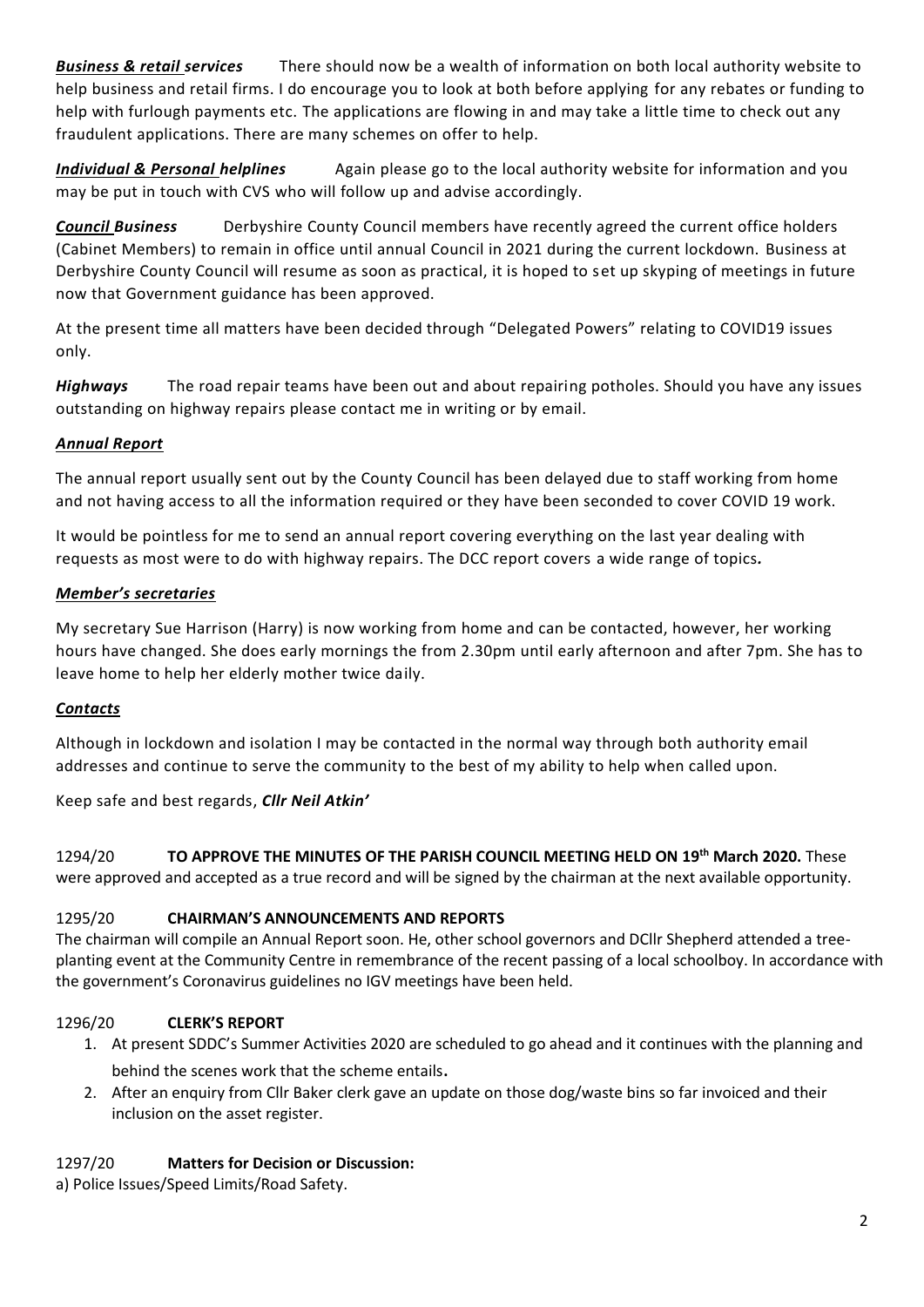Cllr Lisewski rued the sudden arrival of a car-wash facility on Stenson Road/ Grampian Way which he reported to the SNT who has told the operators to close it.

The chairman complained of speeding drivers albeit not many due to reduced numbers of cars on roads at this time.

b) Saxon Gate at Newton Village Development, Stenson Road. Cllr Lisewski questioned the efficacy of IGV meetings given that, in his view, more information is gleaned from the Derby Telegraph news articles. Cllr Richardson noted that remedial work has been carried out on footpaths and no adverse water issues exist at the moment.

c) Environmental issues (Biffa, trees, bulbs, bins etc). Tree planting and replacement will be conducted by SDDC next winter which should be part of a grant application for funding of planting/ replacing trees in our area. The clerk added that he received confirmation from SDDC that grass-cutting has been suspended at present due to the virus lockdown measures.

d) Lengthsmen Scheme. Steve Hawkridge reported the following:

- He and Jane collected some items of rubbish while walking their dog and will continue to post agendas on notice boards;
- district council's Clean Team continue to collect waste from litter bins;
- Biffa continue to empty waste bins at the school.

e) Suggestions over upgrading/ painting the Ledbury Chase play equipment (if any). **Resolved:** held over.

f) to allow (or not) the clerk to become a bank signatory. **Resolved:** denied but to be considered at a later date along with the possibility of applying to the bank for online banking.

#### 1298/20 **PLANNING**

## **To consider planning applications**:

DMPA/2020/0297 - Conversion of garage into a storeroom at 71, Merevale Way, Stenson Fields. **Resolved:** no objection. DMPA/2020/0276 - The demolition of existing garage and the erection of a two-bed bungalow at 2 Hunters Croft, Stenson Fields. **Resolved:** to make the following comments to SDDC:

1. *This building is an additional, separate dwelling in the back garden which is not in keeping with the residential area and if approved, will be setting a precedent that could result in many more such applications.*

*2. It seems tantamount to having a new build on spare land and as such should be subject to a total planning assessment.* 

*3. The height is outside that of a normal bungalow and as such is not in keeping with the surrounding area.*

*4. The space between the new bungalow and the back of 2 Hunters Croft appears less than that allowed under current planning rules.*

*Therefore, we request that this application be presented to the full planning committee.*

DMPA/2020/0284 - The erection of extensions at 16 Pilgrims Way, Stenson Fields. **Resolved:** as this was only received today members to forward any comments/ objections to the clerk in due course.

#### **Decisions**

DMPA/2020/0098 - The erection of a first-floor side extension at 22 Tavistock Close, Stenson Fields. **Granted.**

#### 1299/20 **Finance**

(a) Accounts for Payment – cheques to be approved and signed

| <b>Cheque No</b> | <b>Payee</b>                                                                                                                                       | Total £ |
|------------------|----------------------------------------------------------------------------------------------------------------------------------------------------|---------|
| 002316           | J Irons - Clerk's salary 4 weeks to 13 <sup>th</sup> March                                                                                         | 657.84  |
| 002316           | J Irons - clerk's (see attached sheet) February - March (including clerk's<br>pension return in April to be paid online on 17 <sup>th</sup> April) | 206.49  |
| 002317           | J Hawkridge - Lengthsman pay 4 weeks to 2 <sup>nd</sup> March                                                                                      | 201.15  |
| 002318           | S Hawkridge - Lengthsman pay 4 weeks 2 <sup>nd</sup> March                                                                                         | 202.55  |
| 002319           | HMRC -employee's tax & NI in March                                                                                                                 | 9.50    |
| 002320           | SDDC $-$ 3 new dog/waste bins; and emptying of 3 litter bins                                                                                       | 2548.23 |
| 002321           | DM Payroll Services - payroll services 2020/21                                                                                                     | 180.00  |
| 002322           | BHIB Insurance $-$ cover for 2020/21                                                                                                               | 436.81  |
|                  | <b>TOTAL</b>                                                                                                                                       | 4442.57 |